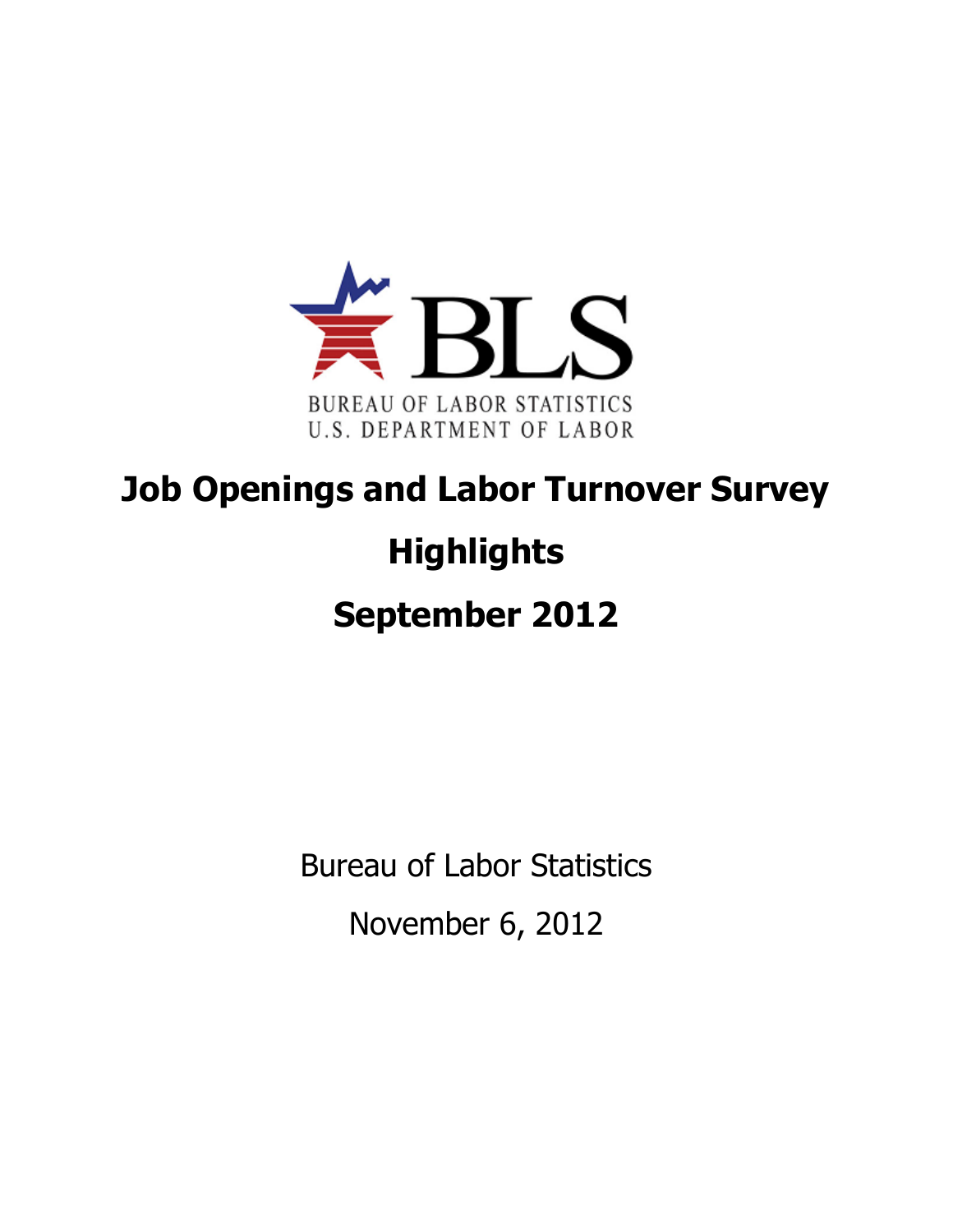

- The ratio between the unemployment level and job openings level changes over time.
- When the most recent recession began (December 2007), the number of unemployed persons per job opening was 1.8. When the recession ended (June 2009), there were 6.2 unemployed persons per job opening.
- The unemployed persons per job opening ratio has trended downward since the end of the recession and was 3.4 in September 2012.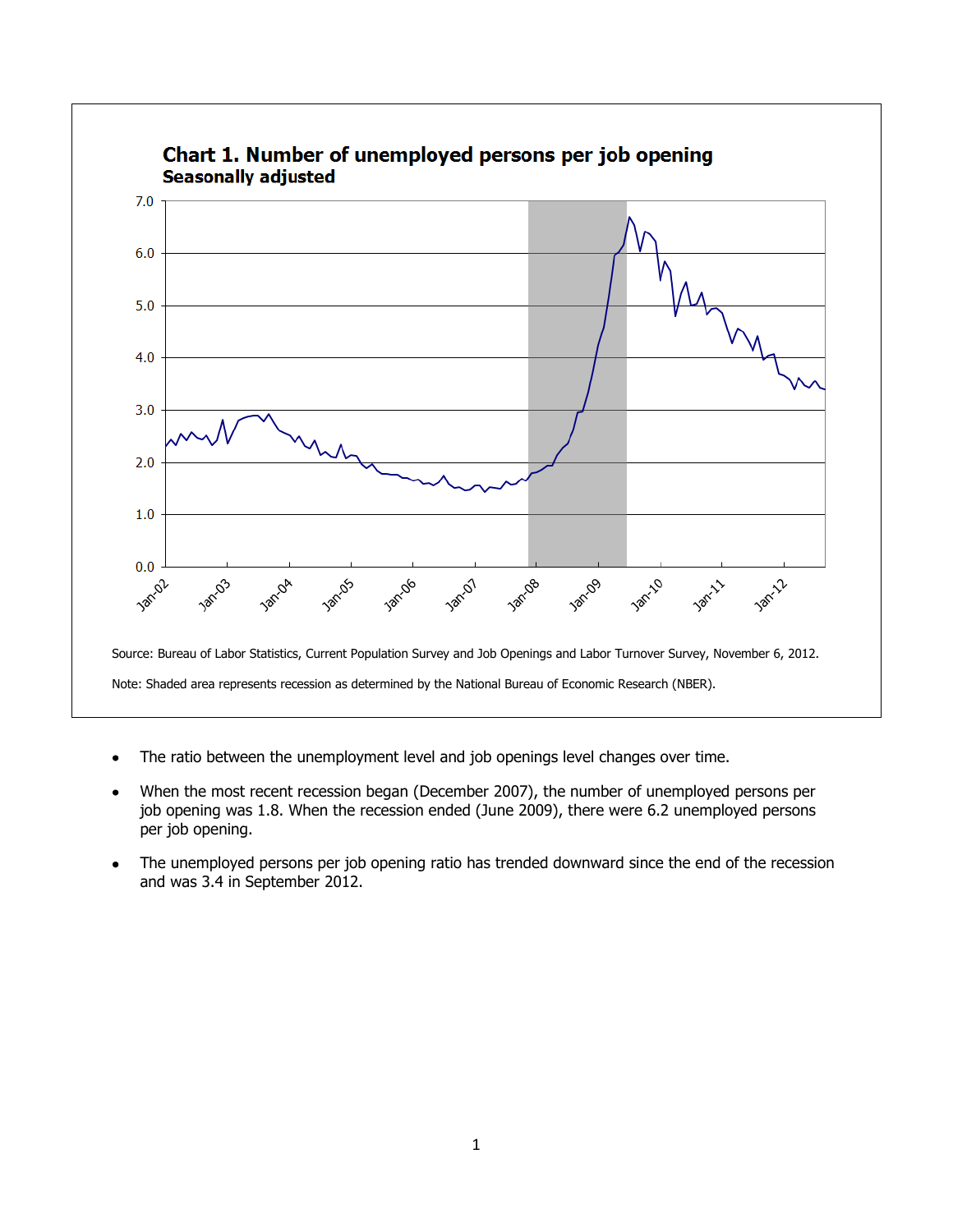

- The number of job openings declined to a series low in July 2009, one month after the official  $\bullet$ end of the recent recession. Employment continued to decline after the end of the recession, reaching a low point in February 2010.
- In September 2012, there were 3.6 million job openings, which was 63 percent higher than the series low in July 2009. The level was still well below the 4.7 million openings at the peak in March 2007.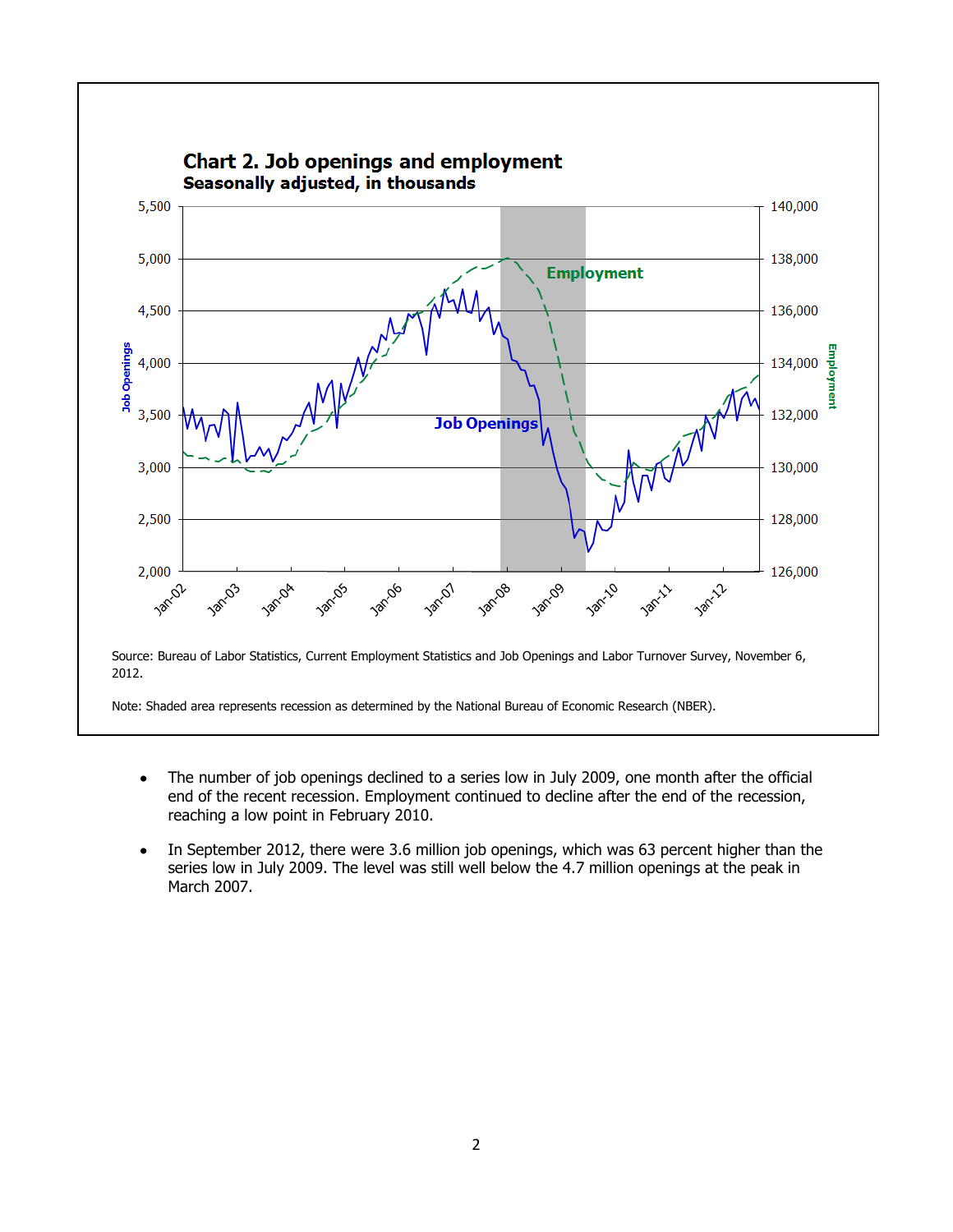

- Hires, total separations, and employment all remained below pre-recession levels in September 2012.
- In September, there were 4.2 million hires, which was 14 percent higher than the trough in June 2009.
- There were 4.0 million total separations in September.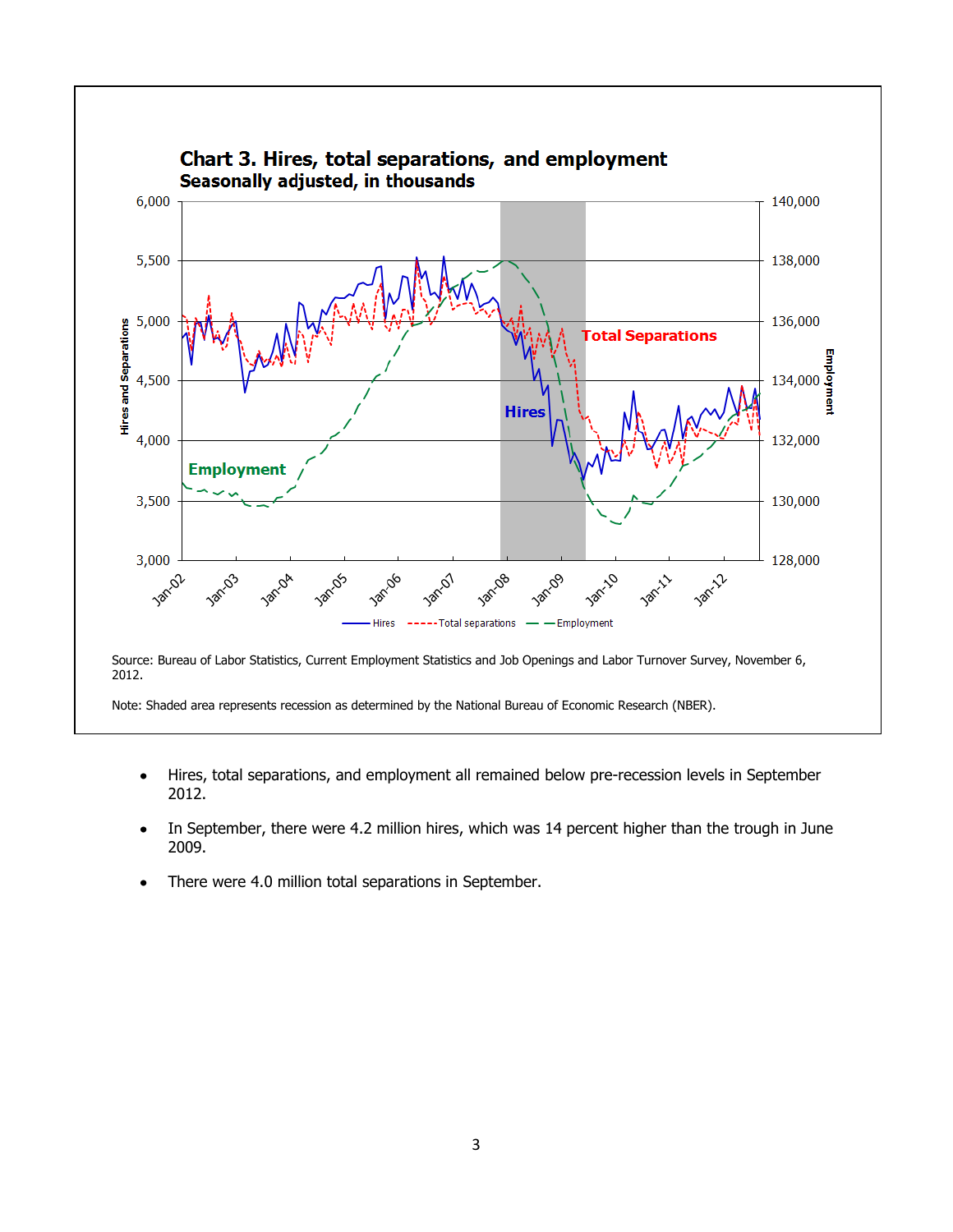

- Quits are generally voluntary separations initiated by the employee. Therefore, the quits rate can  $\bullet$ serve as a measure of workers' willingness or ability to leave jobs.
- The number of quits has exceeded the number of layoffs and discharges for most of the 11-year  $\bullet$ JOLTS history. During the latest recession, this relationship changed as layoffs and discharges outnumbered quits from November 2008 through March 2010.
- In September 2012, there were 2.0 million quits, still well below the 2.9 million quits in December  $\bullet$ 2007, the first month of the recession.
- The number of layoffs and discharges for total nonfarm was 1.7 million in September, down from  $\bullet$ a peak of 2.6 million in January 2009.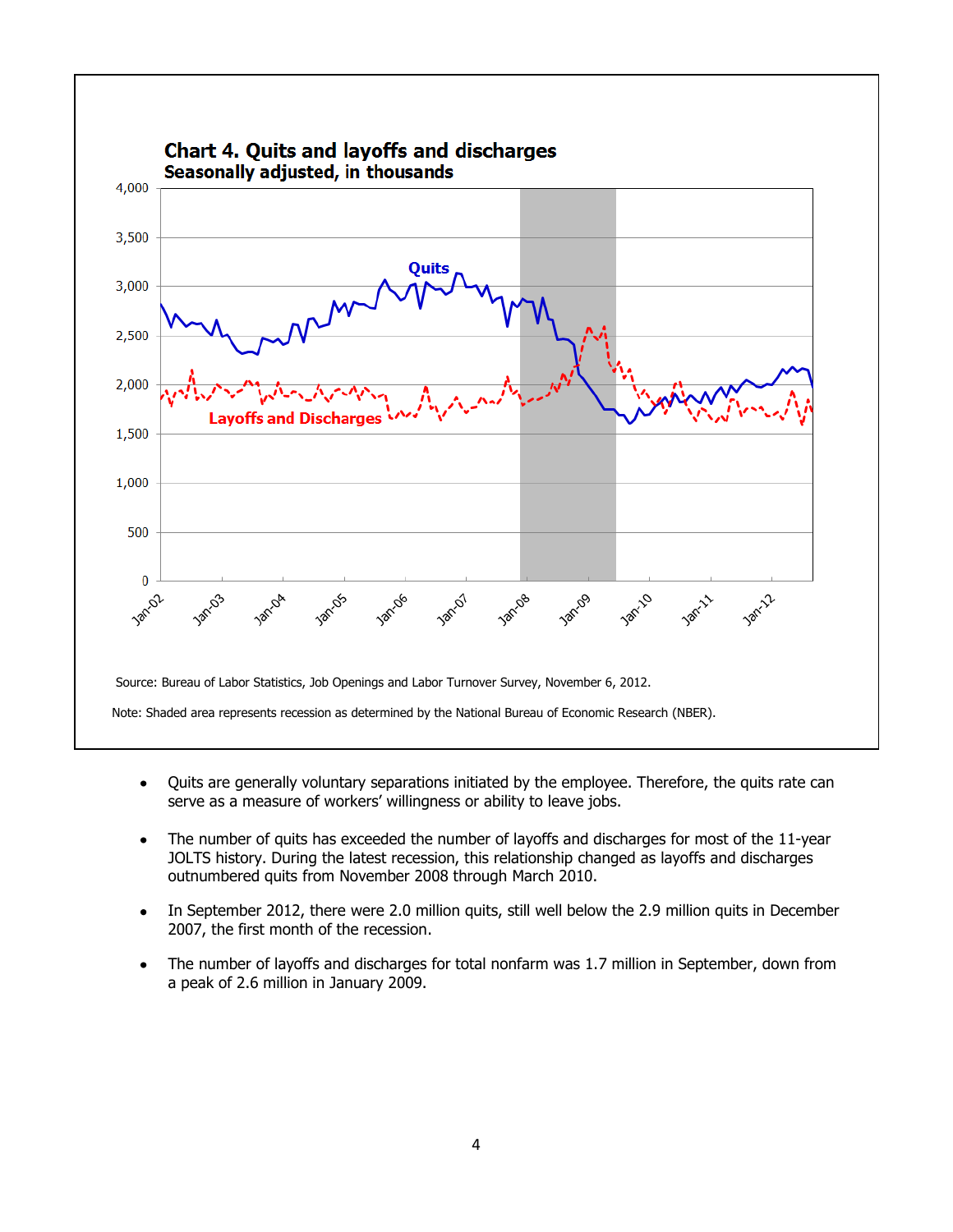

- This graph plots the job openings rate against the unemployment rate. This graphical  $\bullet$ representation is known as the Beveridge Curve, named after the British economist William Henry Beveridge (1879-1963). The economy's position on the downward sloping Beveridge Curve reflects the state of the business cycle.
- During an expansion, the unemployment rate is low and the job openings rate is high. Conversely, during a contraction, the unemployment rate is high and the job openings rate is low. The position of the curve is determined by the efficiency of the labor market. For example, a greater mismatch between available jobs and the unemployed in terms of skills or location would cause the curve to shift outward, up and toward the right.
- From the start of the recent recession in December 2007 through the end of 2009, each month's point on the curve moved lower and further to the right as the job openings rate declined and the unemployment rate rose. In 2010 and 2011, the point moved up and to the left as the job openings rate increased and the unemployment rate decreased.
- In September 2012, the job openings rate was 2.6 percent and the unemployment rate was 7.8 percent.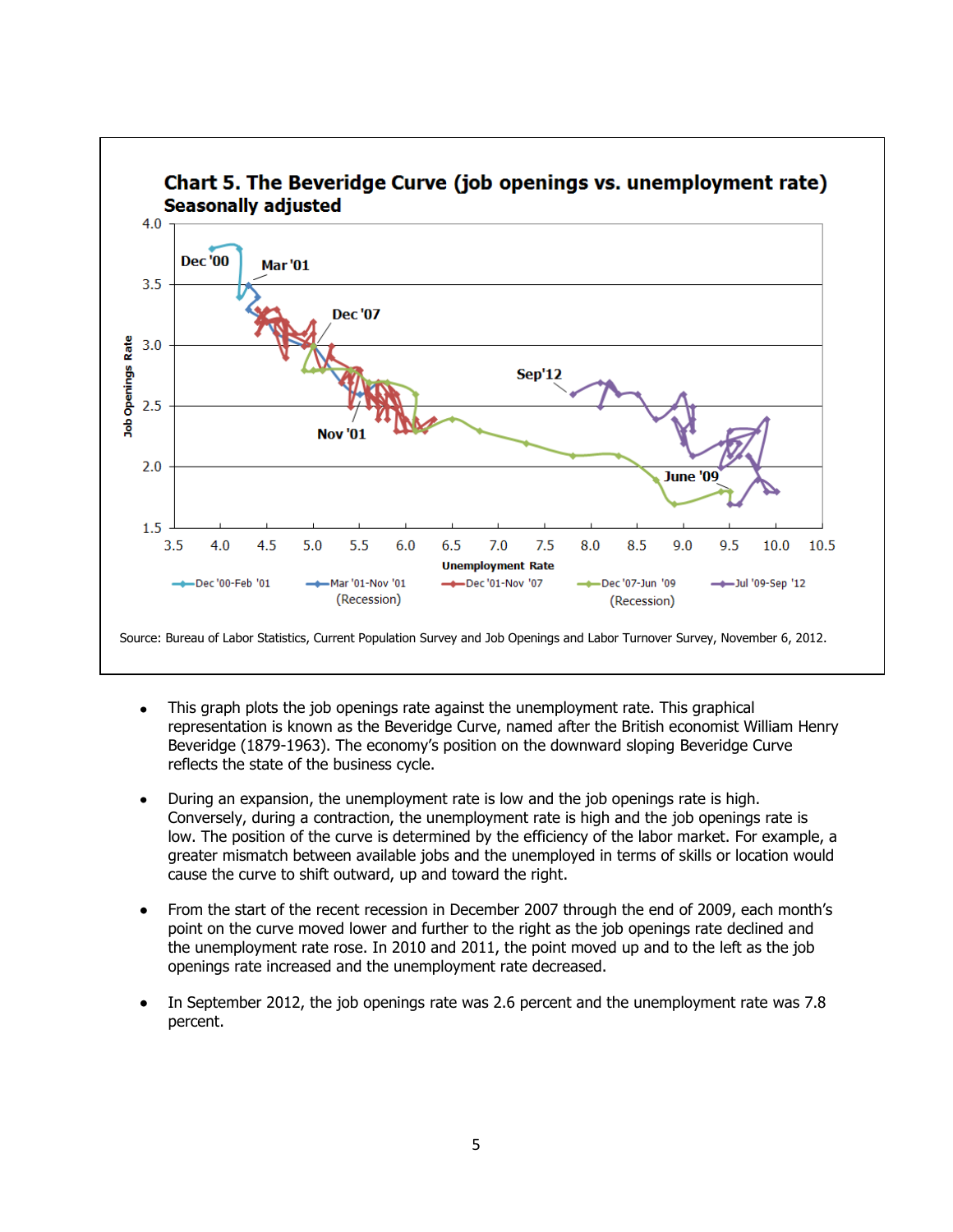

- Since reaching their respective post-recession troughs, the number of job openings has steadily  $\bullet$ increased and the number of hires and quits have increased slightly.
- Job openings in the private sector decreased steeply during the recession, falling from 3.8 million  $\bullet$ in December 2007 (the beginning of the recession) to a low of 1.9 million in July 2009. Since the trough in July 2009, the number of openings has increased by 68 percent, reaching 3.2 million in September 2012.
- Hires in the private sector also fell throughout the recession, although less steeply than job openings, falling from 4.6 million in December 2007 to a low of 3.4 million in June 2009. Since the trough, the number of hires has increased by 14 percent to 3.9 million in September 2012.
- Quits in the private sector also declined during the recession, starting at 2.7 million in December 2007 and reaching a low of 1.5 million in September 2009. Since the trough, the number of quits has increased by 23 percent, to 1.9 million in September 2012.